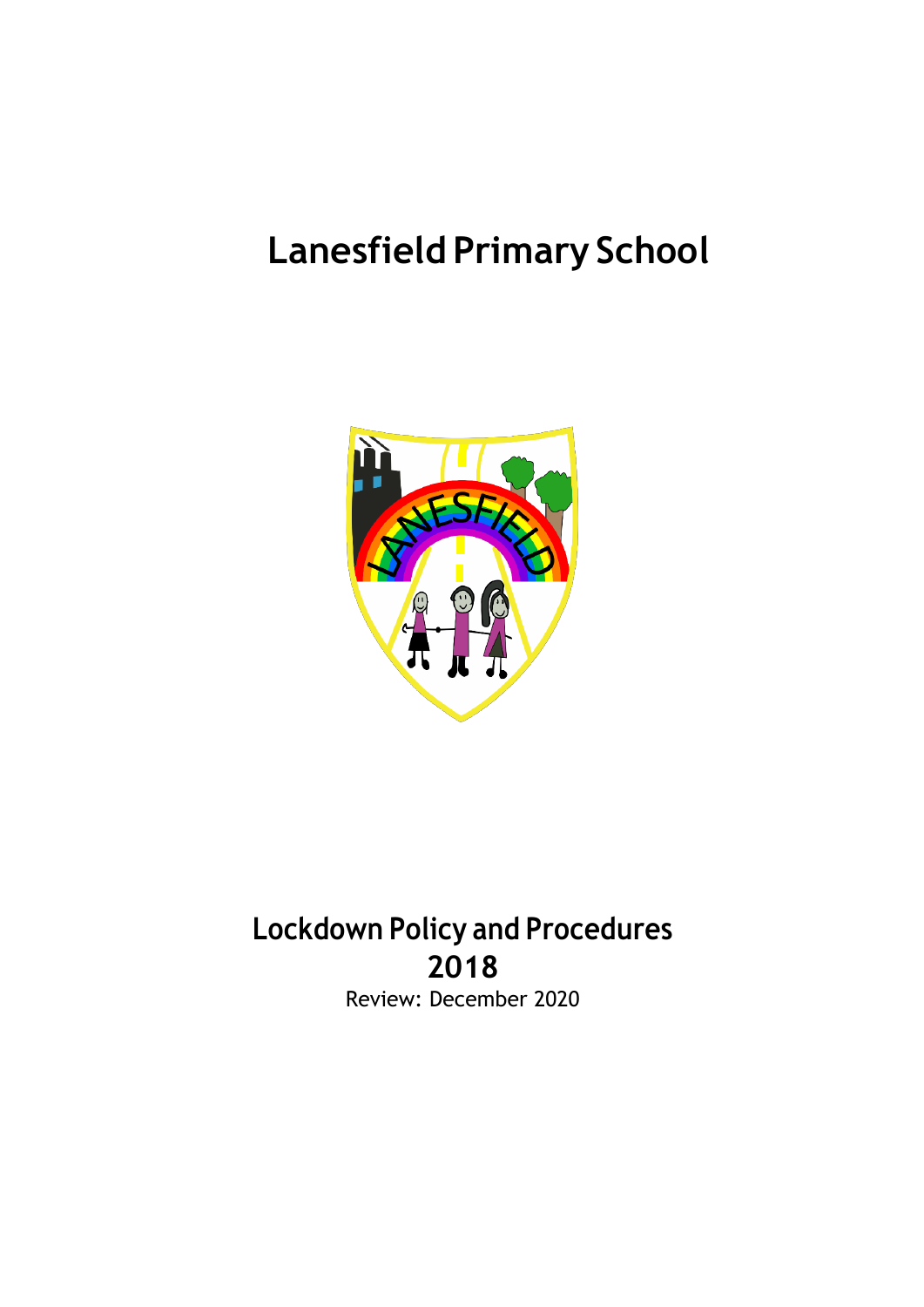# **CITY** OF **WOLVERHAMPTON** COUNCIL

# **Lock Down Policy and Procedures**

Please be advised, senior management team are required to fit any local arrangements for emergency planning around this Lockdown policy. This policy should be read in conjunction with the National Counter Terrorism Security Office (NaCTSO) Guidance Note 1a/2016 and be advised that the Police could be contacted as an additional source of enquiry.

# **Rationale**

As part of our Health and Safety policies and procedures the school has a Lock Down Policy.

On very rare occasions it may be necessary to seal off the school so that it is not able to be entered from the outside. This will ensure that pupils, staff and visitors are safe in situations where there is a hazard in the school grounds or outside the school in the near vicinity.

A lockdown is implemented when there is serious risk to the premises due to, for example, near-by chemical spillage, proximity of dangerous dogs, serious weather conditions or attempted access by unauthorised persons intent in causing harm / damage.

# **Notification of Lockdown**

Staff will be notified lock down procedures are to immediately take place on hearing the music under the sea or from the playground hearing a fog horn or three blows of the whistle followed by words lockdown.

#### **Procedures**

Follow the **CLOSE** procedure:

**C**lose all windows and doors. **L**ock up. **O**ut of sight and minimise movement. **S**tay silent and avoid drawing attention. **E**ndure - be aware you may be in lock down for some time

- 1. On hearing the signal to implement lock down. Children, staff and visitors should be ushered into the school building if on the grounds as quickly as possible and the locking of the school's offices, fob connecting doors and all outside doors / shutters where it is possible to remain safe. As appropriate Lanesfield Primary School will establish communication with the emergency services and notify City of Wolverhampton Council via the 'School emergency' phone number.
- 2. The children should remain in the room they are in and the staff will ensure the windows and doors are closed / locked and screened where possible and children are positioned away from possible sightlines from external windows / doors. Lights, smart boards and computer monitors to be turned off. Ensure that pupils, staff and visitors are aware of an exit in case an intruder does gain access.
- 3. Children or staff not in class for any reason will proceed to the nearest occupied classroom and remain with that class and class teacher e.g. children using toilets when lock down alert is signalled. If a class is in the opposite hall from where their classroom is, they are to go to one of the nearest rooms.
- 4. If practicable staff should notify the front office by phone that they have entered lock down and those children not accounted for.

# **NO ONE SHOULD MOVE ABOUT THE SCHOOL**

- 5. Staff to support children in keeping calm and quiet.
- 6. Staff to remain in lockdown positions until a member of the SLT confirms lock down is ended.